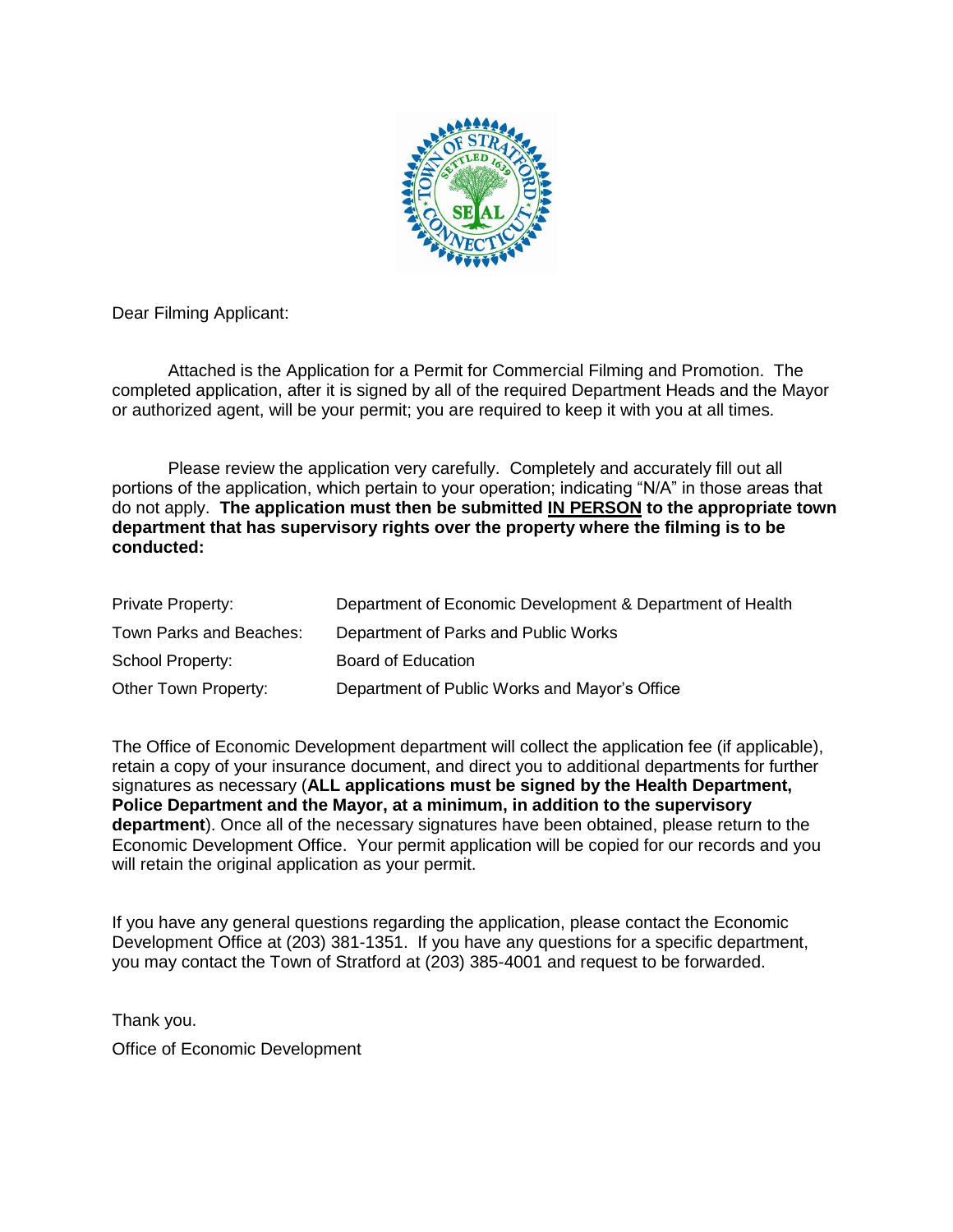## **TOWN OF STRATFORD, CONNECTICUT OFFICE OF ECONOMIC DEVELOPMENT FILM, THEATER AND BROADCASTING OPERATIONS**

# **Permitting**

In order to film in Stratford, you must file a Motion Picture Permit including Schedule A), as well as a Special Events Permit, which provides for police coverage for the shooting. You will need the following forms:

- Motion Picture Permit
- Schedule A
- Special Events Permit

Please note that any Police Overtime Fees must be paid in advance.

Depending on the scope, location and type of shoot, other permits may be required. For more information, and for assistance with these forms, please contact Karen Kaiser, Director of Economic Development, Office of Economic Development.

### **Insurance**

In order for you or your organization to be eligible for a Motion Picture Permit, you must present to the Office of Film a certificate of insurance which is signed in ink by the Broker's Authorized Representative and which includes:

- 1. The name and address of the insured person or Production Company.
- 2. The Description of Operations on the certificate must read as follows: "The City of Stratford is named as additional insured pursuant to, or with coverage at least as broad as, ISO Form CG 20 12 (07/98ed.)."
- 3. That the policy provides at least Two Million Dollars (\$2,000,000) in US currency or its equivalent of Comprehensive General Liability for each instance of claim.
- 4. The name of the insurance company and of the broker, with the broker's phone number.
- 5. The policy number.
- 6. The dates for which the policy is in effect, including both the start and expiration dates.
- 7. That the policy may not be modified or canceled without seven days prior written notification to the Mayor's Office and Economic Development Office of Film, Theater and Broadcasting Operations.

Based on the type of film, additional types of insurance (i.e. auto, workers comp., etc.) may be required. If it is a large shoot with special hazards (i.e. pyrotechnics), additional insurance may be needed.

Please note that we do not accept FAX copies or photocopies of Insurance Certificates. We will not accept autopen or stamped signatures.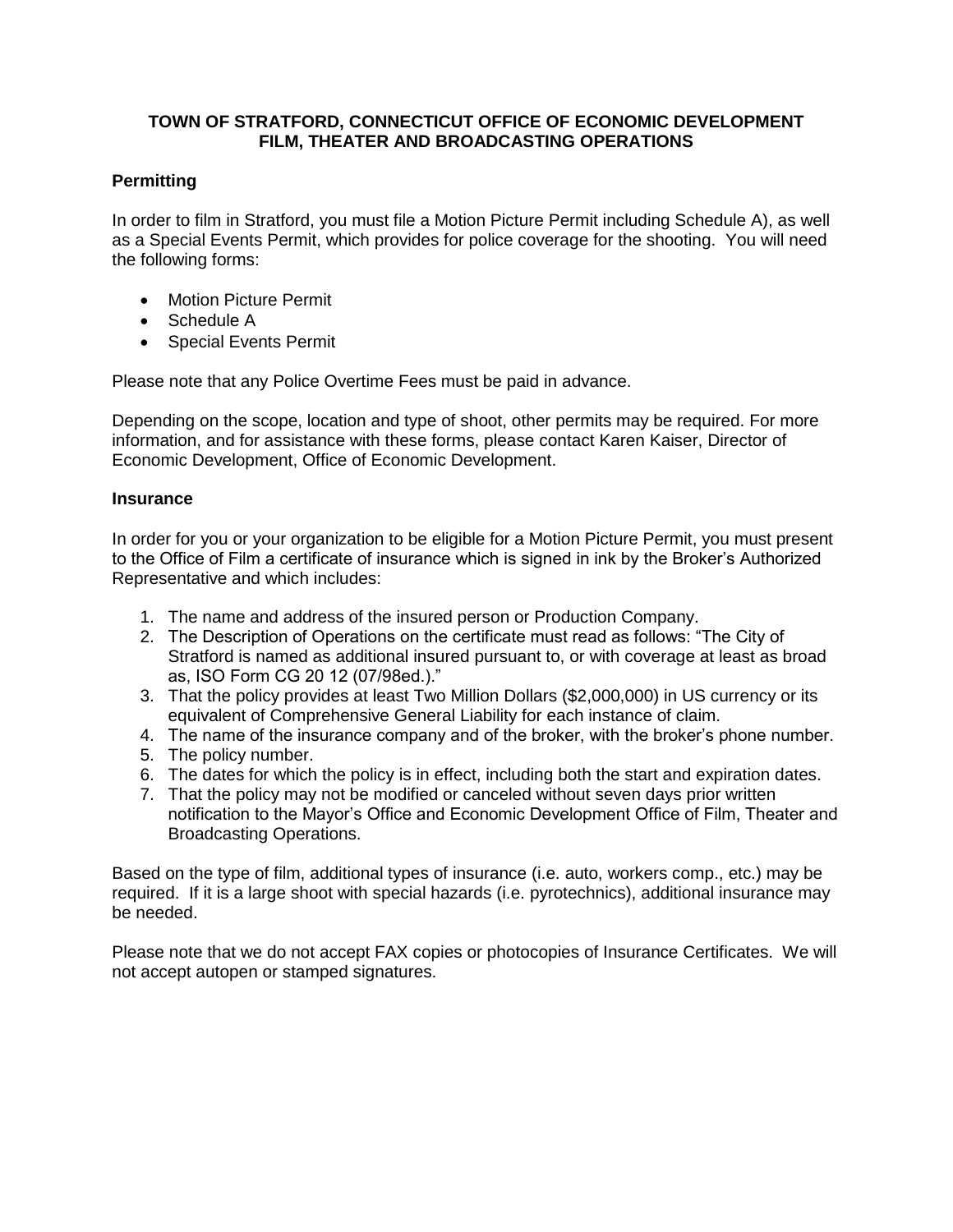# **TOWN OF STRATFORD STRATFORD CONNECTICUT PERMIT APPLICATION FOR COMMERCIAL FILMING AND PROMOTION**

**The following information is provided by the applicant to obtain a permit to use, reserve or place commercial filming equipment on property owned by the Town e.g. street, park, or recreational facility or private property. The Board of Education shall be able to use their discretion of filing a formal application.**

**NOTE: Five (5) Business Days advance notice is required.**

| 1. Applicant Information:                                                      |                                                      |  |  |
|--------------------------------------------------------------------------------|------------------------------------------------------|--|--|
| Applicant's Name:<br>(Permittee)                                               | Individual $\Box$<br>Organization $\square$          |  |  |
| Address:                                                                       | Phone #:                                             |  |  |
| City/State/Zip:                                                                | Mobil/Pager #:                                       |  |  |
| <b>Production Manager:</b>                                                     | Director:                                            |  |  |
| Title of Film:                                                                 | Producer:                                            |  |  |
| If organization is a partnership, list names and address of each member:       |                                                      |  |  |
| Name:                                                                          | Address:                                             |  |  |
| Name:                                                                          | Address:                                             |  |  |
| Name:                                                                          | Address:                                             |  |  |
| If Applicant is a corporation, list names and addresses of principal officers: |                                                      |  |  |
| President:                                                                     | Address:                                             |  |  |
| Secretary:                                                                     | Address:                                             |  |  |
| Treasurer:                                                                     | Address:                                             |  |  |
|                                                                                |                                                      |  |  |
| 2. Film Description - Movie, TV Commercial, Still Photos, Video                |                                                      |  |  |
| Filming Description (please describe in detail):                               |                                                      |  |  |
| Purpose of Activity:                                                           |                                                      |  |  |
| Public Property: Yes □<br>No $\Box$                                            | Private Property: Yes<br>$No$ $\Box$<br>$\mathbf{1}$ |  |  |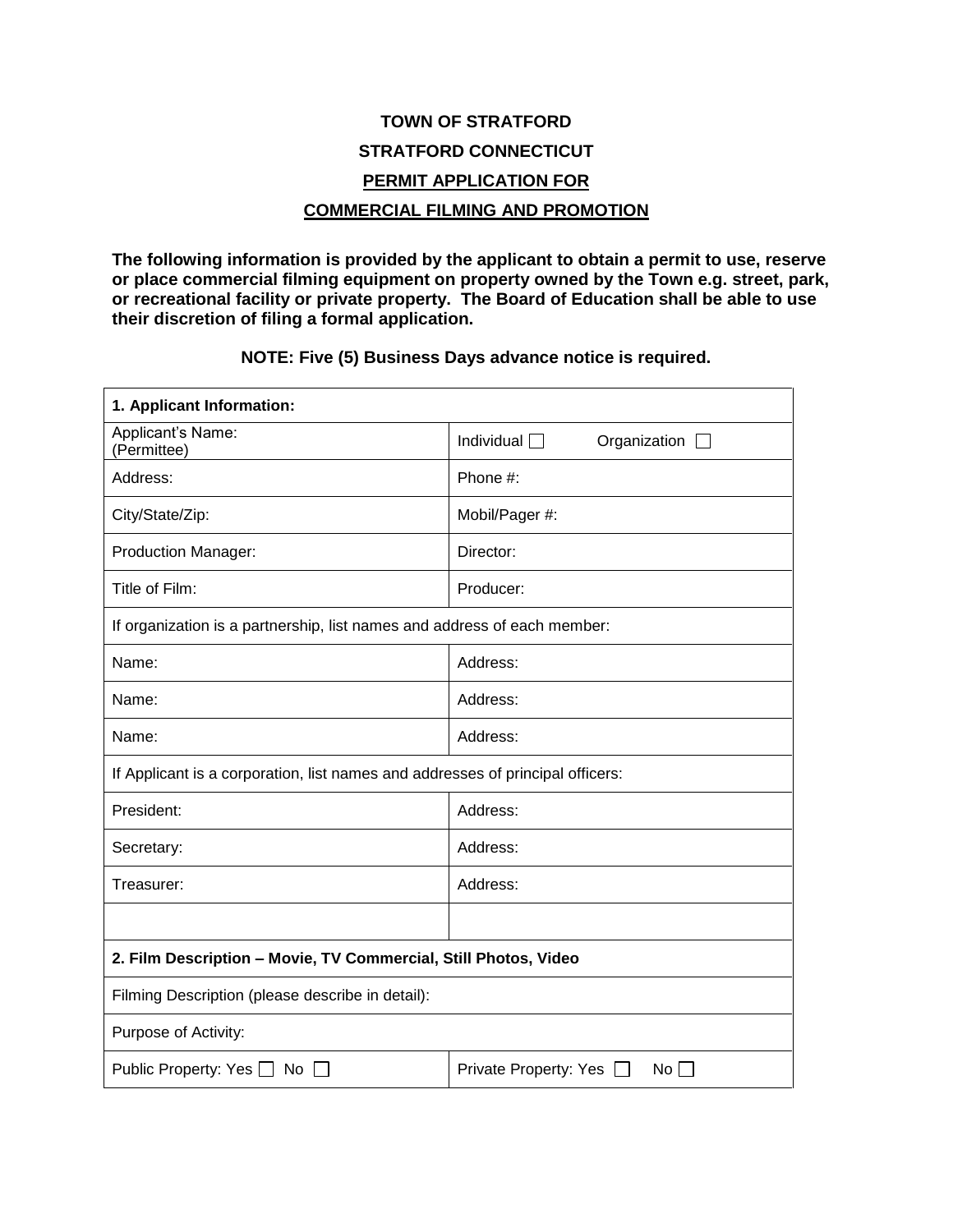| Place and/or Address Where Filming:                                                                          |                               |  |  |
|--------------------------------------------------------------------------------------------------------------|-------------------------------|--|--|
| Property Owner Name and Address:                                                                             |                               |  |  |
| <b>Property Owner Signature</b>                                                                              | Property Owner Phone #:       |  |  |
| Date(s) and Hours of Operation:                                                                              |                               |  |  |
| Describe Plan to Notify Neighbors:                                                                           |                               |  |  |
| 3. Crew and Equipment<br>(Note: Special effects may require a permit form the State Fire Marshal.)           |                               |  |  |
| Number of Trucks and Size:                                                                                   | Number of Personal Cars:      |  |  |
| Camera Cars or Trucks and Size:                                                                              |                               |  |  |
| Number of Vans and Size:                                                                                     |                               |  |  |
| Other Vehicles and Size:                                                                                     |                               |  |  |
| Number of Generators and Size:                                                                               |                               |  |  |
| (Manufacturer's specification sheet must be attached indicating decibel output.)                             |                               |  |  |
| Special Equipment Type and Number:                                                                           |                               |  |  |
| Lighting Description:                                                                                        |                               |  |  |
| Use of Animals:                                                                                              |                               |  |  |
| Number of Crew and Cast Members:                                                                             |                               |  |  |
| Music Type – Describe Use and Length of Time:                                                                |                               |  |  |
| <b>Bathroom Facilities:</b>                                                                                  | Describe:                     |  |  |
| $No$    <br>Sleeping Accommodations:<br>Yes II                                                               | Describe:                     |  |  |
| <b>Catering Services:</b><br>Yes $\Box$<br>No                                                                | Describe:                     |  |  |
| <b>Street Closures:</b><br>$Yes \Box$<br>No                                                                  | Describe:                     |  |  |
| Traffic and/or Crowd Control: Yes<br>No<br>If parking on Streets, Highways or Town Property Please Describe: |                               |  |  |
| <b>Police Requirements:</b>                                                                                  |                               |  |  |
| Number of off duty Police Officers:                                                                          |                               |  |  |
| Number of Police Cars:                                                                                       | Number of Police Motorcycles: |  |  |
| Number of wooden horses:                                                                                     |                               |  |  |
| Number of "No Parking" Signs:                                                                                |                               |  |  |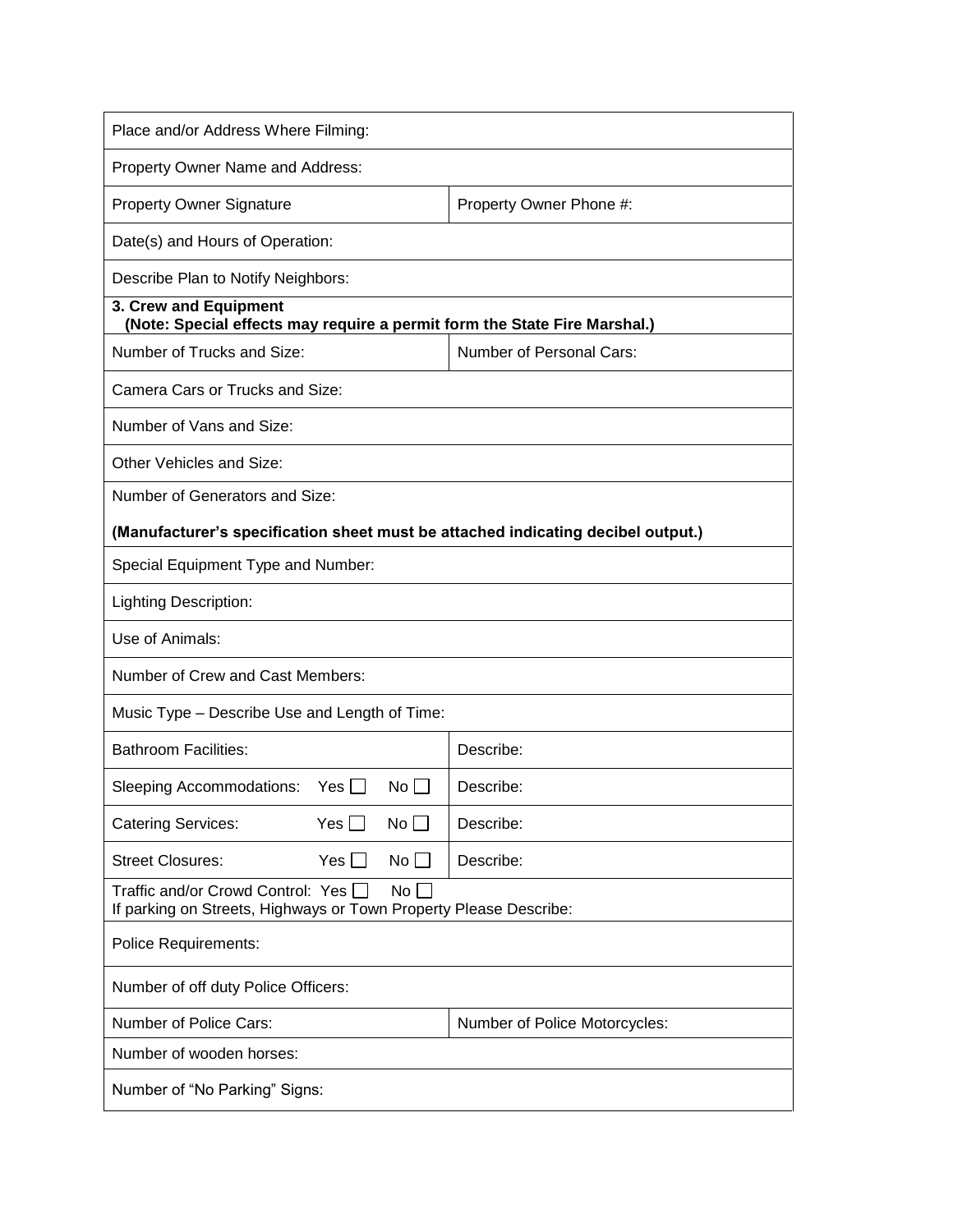| <b>Explain Conditions:</b>                                                                                                                                                                                                                           |                                                                                                                                                                                                                                |  |  |
|------------------------------------------------------------------------------------------------------------------------------------------------------------------------------------------------------------------------------------------------------|--------------------------------------------------------------------------------------------------------------------------------------------------------------------------------------------------------------------------------|--|--|
| Street Closures Approved: Yes □<br>No                                                                                                                                                                                                                |                                                                                                                                                                                                                                |  |  |
| Explain i.e. time and location:                                                                                                                                                                                                                      |                                                                                                                                                                                                                                |  |  |
| Other:                                                                                                                                                                                                                                               |                                                                                                                                                                                                                                |  |  |
| Yes $\Box$<br>Fire Hydrant Use:<br>No <sub>1</sub>                                                                                                                                                                                                   | Describe:                                                                                                                                                                                                                      |  |  |
| Public Building Use:<br>Yes $\Box$<br>$No$ $\Box$                                                                                                                                                                                                    | Describe:                                                                                                                                                                                                                      |  |  |
| Noise Variance Needed: Yes    <br>$No$ $\Box$                                                                                                                                                                                                        | Describe:                                                                                                                                                                                                                      |  |  |
| Note: Permits will be issued between the hours of 6:00 A.M. to 12:00 Midnight. Filming<br>prohibited between 12:00 Midnight to 6:00 A.M.                                                                                                             |                                                                                                                                                                                                                                |  |  |
| For Town owned and controlled property see Conditions and Agreements for Town Owned and<br>Operated Property.                                                                                                                                        |                                                                                                                                                                                                                                |  |  |
| Town Department Approvals (where applicable):<br>NOTE: Health Department, Police Department and Mayor Approval are Always Required.                                                                                                                  |                                                                                                                                                                                                                                |  |  |
| (Director or Authorized Agent)                                                                                                                                                                                                                       |                                                                                                                                                                                                                                |  |  |
| (Director or Authorized Agent)                                                                                                                                                                                                                       |                                                                                                                                                                                                                                |  |  |
| Department of<br>Public Works:<br>(Commissioner or Authorized Agent)                                                                                                                                                                                 |                                                                                                                                                                                                                                |  |  |
| <b>Fire Department</b><br>(Fire Marshal or Authorized Agent)                                                                                                                                                                                         | Date: the contract of the contract of the contract of the contract of the contract of the contract of the contract of the contract of the contract of the contract of the contract of the contract of the contract of the cont |  |  |
| Police Department:<br>Date: the contract of the contract of the contract of the contract of the contract of the contract of the contract of the contract of the contract of the contract of the contract of the contract of the contract of the cont |                                                                                                                                                                                                                                |  |  |
| <b>Stratford Public School:</b><br>(Superintendent or Authorized Agent)                                                                                                                                                                              |                                                                                                                                                                                                                                |  |  |
| <b>Applicant Signature</b><br>(Title)                                                                                                                                                                                                                | Date: <u>_________________</u>                                                                                                                                                                                                 |  |  |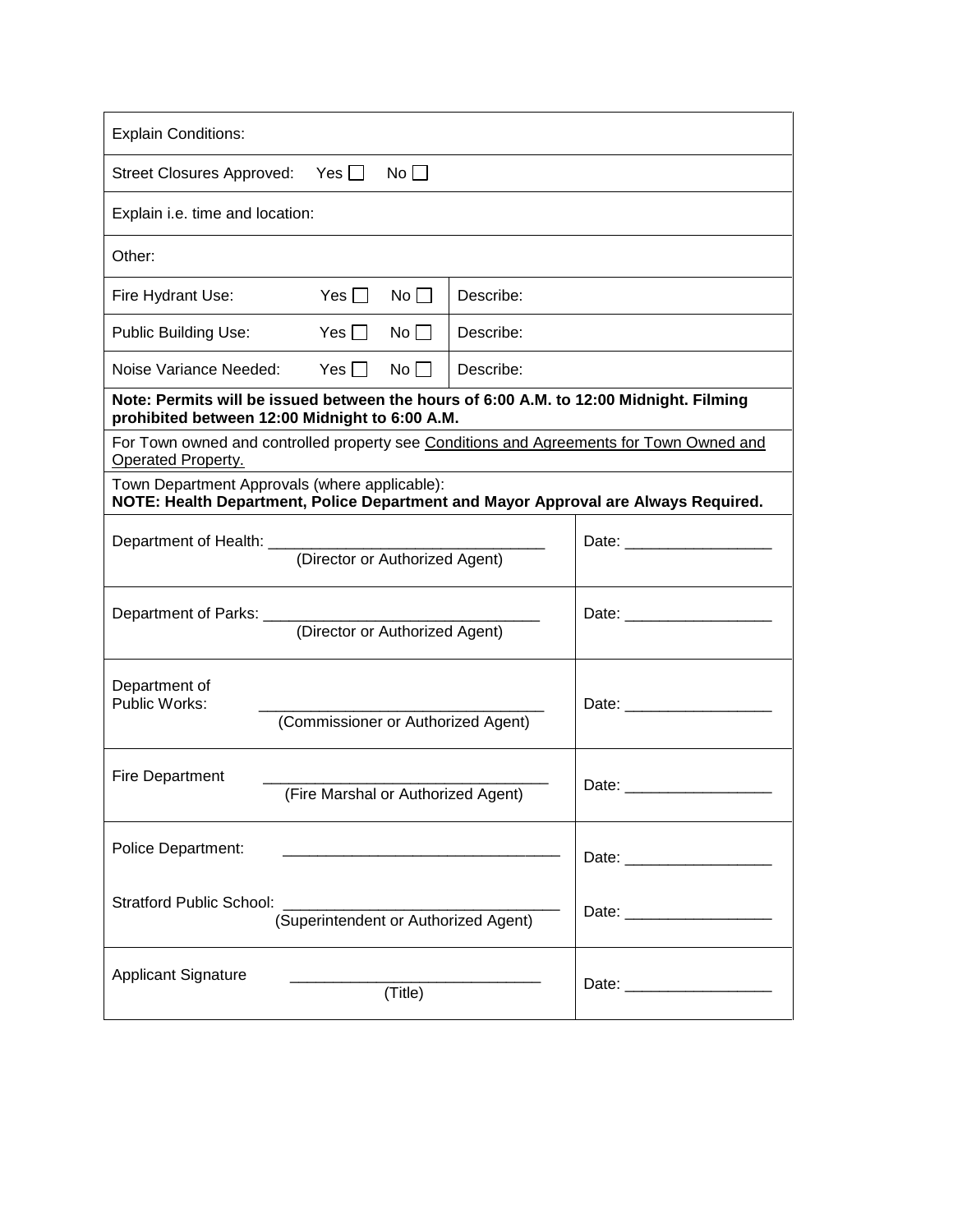| Mayor<br>(Mayor Authorized Signature) | Date: |
|---------------------------------------|-------|

Cc: Mayor All Applicable Departments Police Department

### **DO NOT WRITE BELOW THIS LINE The Mayor's Office Seal must be embossed on original copy**

Dated: \_\_\_\_\_\_\_\_\_\_\_\_\_\_\_\_\_\_\_\_\_

Film Coordinator, Economic Development Office of Film, Theater and Broadcasting

PLACE SEAL HERE:

This permit is issued to the applicant to film or televise on streets or property subject to the jurisdiction of the Town of Stratford, CT at the times and locations designated on this permit. The applicant agrees to indemnify the Town of Stratford and to be solely and absolutely liable upon any and all claims, suits and judgments against the Town of Stratford and/or the applicant for personal injuries and property damages arising out of or occurring during the activities of the applicant, his (its) employees or otherwise. The applicant further agrees to comply with all pertinent provisions of Connecticut laws, rules and regulations. This permit may be revoked at anytime.

### **CONDITIONS AND AGREEMENT**

### **FOR TOWN OPERATED AND OWNED PROPERTY**

If a permit is issued the Applicant understands and agrees that in consideration of the permissions given by the issuance of the permit, Applicant promises , covenants and agrees with the Town of Stratford

1. That all persons conducting activates under the permit shall comply with the ordinances, rules and regulations of the Town and particularly those relating to parks, recreations places, facilities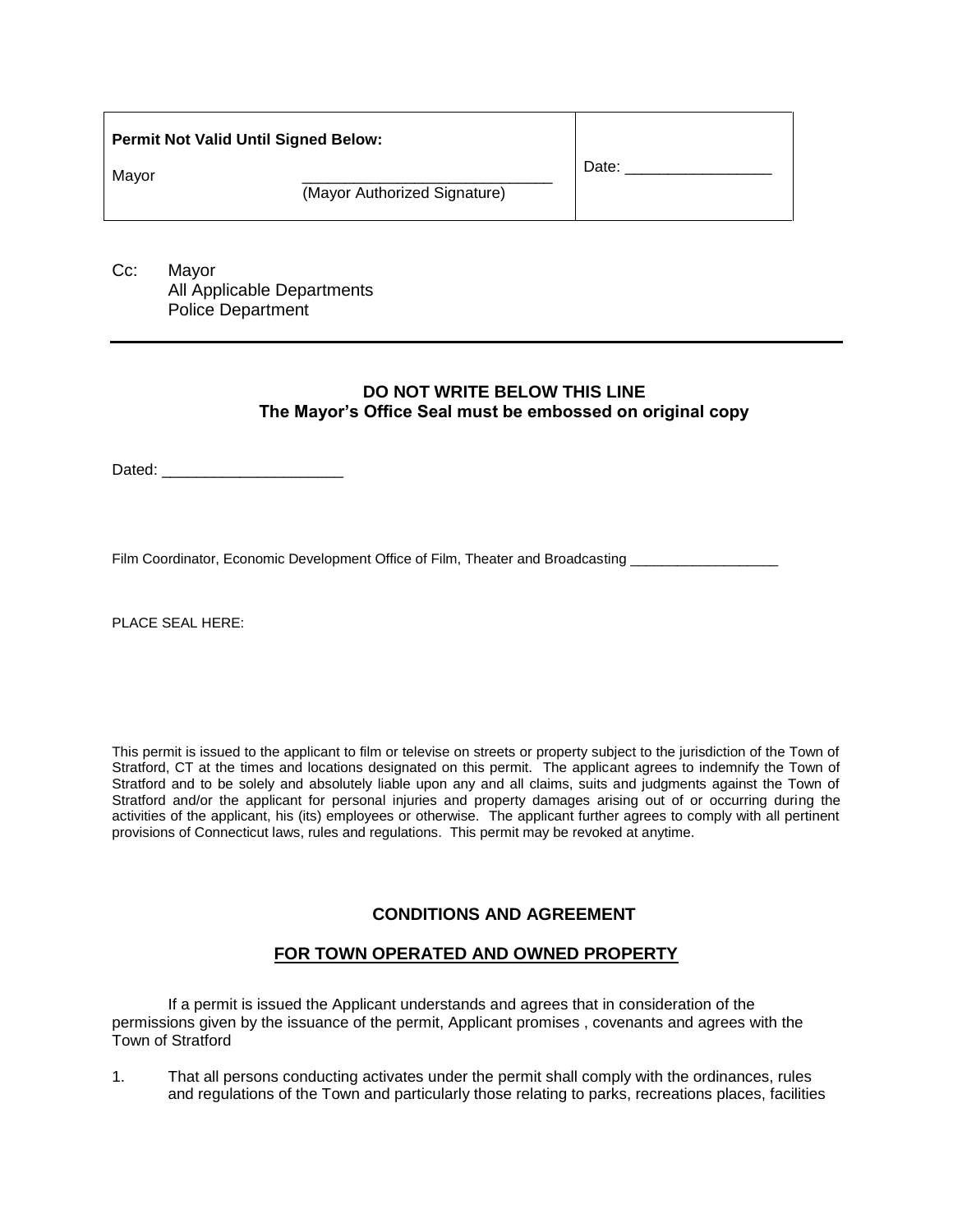and other Town owned and operated properties, and with any and all conditions or restrictions specified below.

- 2. Applicant shall be present during all activities carried out under the permit and is completely responsible for all damage to Town property caused by or arising out of the activities. By accepting the permit applicant specifically aggress with the Town that he/she is liable to the Town and shall indemnify the Town against the expense of repairs of any and all damage to the park, recreational place or facility under the permit, including but not limited to damage to lawns, plants, trees, paths, roads, bridges, waters, buildings, equipment, or other property or facility of every sort; clean up of liter and trash; expense of extra Town personnel; or expense or damage caused by breach of Town ordinances, rules or regulations pertaining to the use of the park, recreational place or facility or breach of conditions or restrictions specified below.
- 3. By accepting the permit applicant agrees with the Town that he/she shall indemnify, protect and hold harmless the Town, its officers, agent and employees from and against any and all liabilities, claims, demands, suits or actions including all costs and expenses of defense and otherwise, and including attorney's fees on account of bodily injury, sickness, disease or death sustained by any person, persons or injury or damage to or destruction of any property directly or indirectly arising out of activities performed under the permit, whether nor not such liabilities, claims, demands, suits or actions are just, unjust, groundless, false or fraudulent.
- 4. Before a permit will be issued and until final completion of all activities under a permit, the Applicant shall produce and maintain insurance satisfactory to the Commissioner, coinsuring the Town of Stratford in the following minimum amounts:

| General Libalitiy and Property         | \$2,000,000 General Aggregate/ |
|----------------------------------------|--------------------------------|
|                                        | \$1,000,000 Per Occurrence     |
| Comprehensive Automobile               |                                |
| (covering owned and not-owned vehicles | \$1,000,000                    |

- 5. The required fees must be paid before a permit will be issued. The permitting fee can be up to \$250.00 a day. The Department of Economic Development will be responsible to collect the permit fee when the filming is conducted on Town property under their supervision i.e. Department of Parks, parks and beaches, Stratford public schools – school grounds and Department of Public Works, other Town property not specified.
- 6. The Permit covers use of the specified area only and does not include permission to use other areas.
- 7. Arrangements for traffic and any desired or required security or protection shall be made with Town respective Departments. Noise variance, if applicable, must be obtained from the Department of Health.
- 8. A permit is nontransferable.
- 9. It is understood and agreed that the permit is a grant of permission to use only and that Applicant and all persons conducting activities under a permit are and remain independent contractors.
- 10. The Town will not be obligated to issue a permit.
- 11. The Town may immediately revoke any permit upon discovery of false or misleading statements in the application or for violation of any terms of the application or permit.